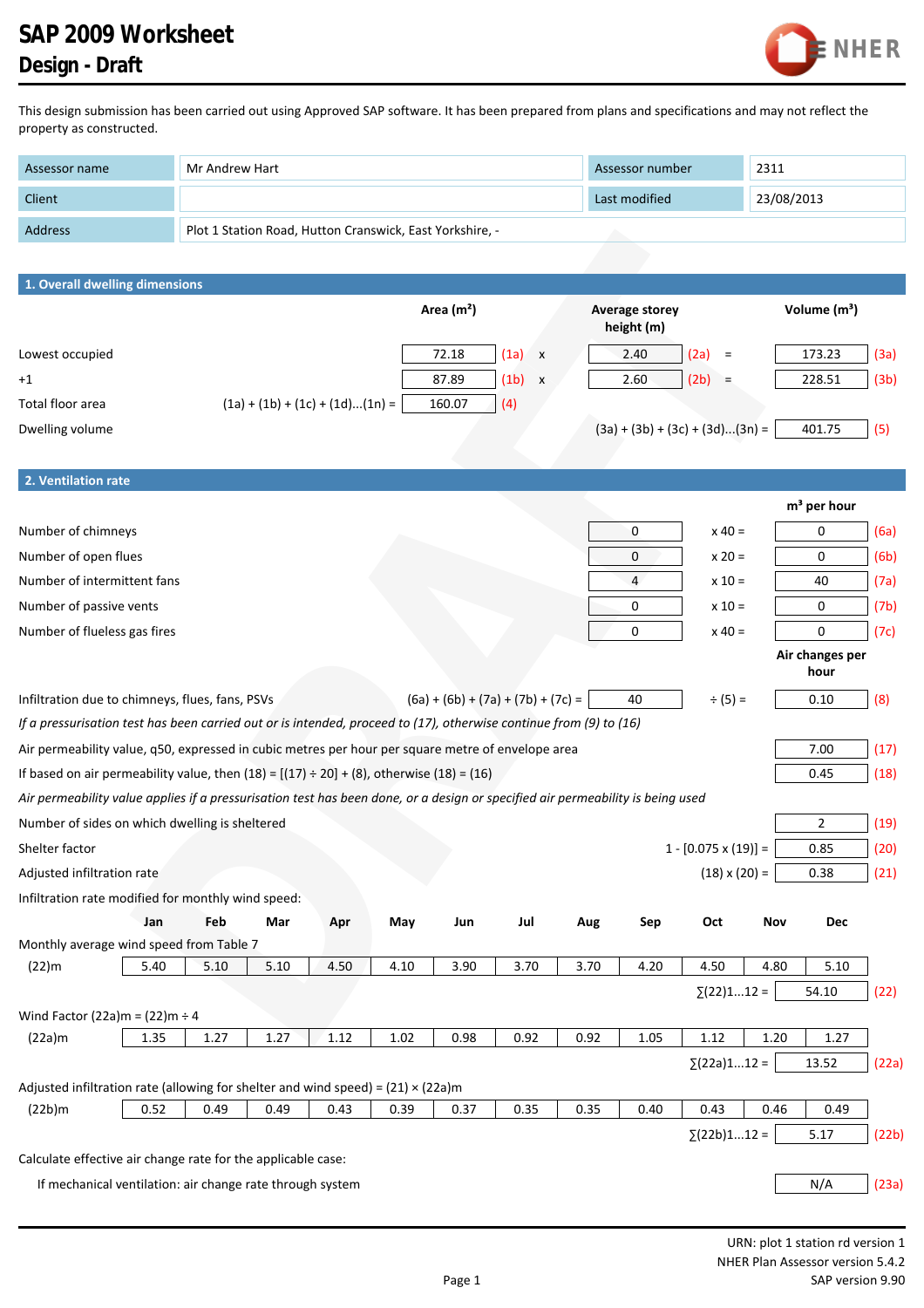| If exhaust air heat pump using Appendix N, $(23b) = (23a) \times Fmv$ (equation (N5)), otherwise $(23b) = (23a)$<br>N/A                                                         |                 |
|---------------------------------------------------------------------------------------------------------------------------------------------------------------------------------|-----------------|
| If balanced with heat recovery: efficiency in % allowing for in-use factor (from Table 4h) =                                                                                    | N/A<br>(23c)    |
| d) If natural ventilation or whole house positive input ventilation from loft                                                                                                   |                 |
| if (22b)m $\geq$ 1, then (24d)m = (22b)m; otherwise (24d)m = 0.5 + [(22b)m2 x 0.5]                                                                                              |                 |
| 0.56<br>0.61<br>$(24d)$ m<br>0.63<br>0.62<br>0.62<br>0.59<br>0.58<br>0.57<br>0.56<br>0.58<br>0.59                                                                               | 0.62<br>(24d)   |
| Effective air change rate - enter (24a) or (24b) or (24c) or (24d) in box (25)                                                                                                  |                 |
| (25)m<br>0.56<br>0.58<br>0.59<br>0.61<br>0.63<br>0.62<br>0.62<br>0.59<br>0.58<br>0.57<br>0.56                                                                                   | 0.62<br>(25)    |
|                                                                                                                                                                                 |                 |
| 3. Heat losses and heat loss parameter                                                                                                                                          |                 |
| The <i>k</i> -value is the heat capacity per unit area, see Table 1e.                                                                                                           |                 |
| Element<br>Gross<br>U-value,<br>A x U,<br>K-value,<br>Openings,<br>Net area<br>m <sup>2</sup><br>$W/m^2K$<br>W/K<br>$kJ/m2$ .K<br>Area, m <sup>2</sup><br>A, m <sup>2</sup>     | Ахк,<br>kJ/K    |
| 0.96<br>21.57<br>N/A<br>Window*<br>20.74<br>X<br>$\equiv$                                                                                                                       | N/A<br>(27)     |
| 3.78<br>N/A<br>Doors<br>3.78<br>1.00<br>$\equiv$<br>x                                                                                                                           | (26)<br>N/A     |
| N/A<br>Ground floor<br>72.18<br>0.10<br>7.22<br>x<br>$\equiv$                                                                                                                   | N/A<br>(28a)    |
| 15.71<br>0.10<br>1.57<br>N/A<br>Exposed floor<br>x<br>$\equiv$                                                                                                                  | (28b)<br>N/A    |
| External wall<br>164.05<br>0.15<br>24.61<br>N/A<br>X<br>$\equiv$                                                                                                                | (29a)<br>N/A    |
| N/A<br>Roof<br>87.89<br>0.10<br>8.79<br>۵<br>X                                                                                                                                  | N/A<br>(30)     |
| 365.18<br>Total area of external elements $\Sigma A$ , m <sup>2</sup><br>(31)                                                                                                   |                 |
| * for windows and roof windows, effective window U-value is calculated using formula 1/[(1/UValue)+0.04] paragraph 3.2                                                          |                 |
| $(26)(30) + (32) =$<br>Fabric heat loss, $W/K = \sum (A \times U)$                                                                                                              | 66.71<br>(33)   |
| $(28)(30) + (32) + (32a)(32e) =$<br>Heat capacity $Cm = \sum (A \times \kappa)$                                                                                                 | N/A<br>(34)     |
| Thermal mass parameter (TMP) in kJ/m <sup>2</sup> K<br>Calculated separately =                                                                                                  | (35)<br>100.00  |
|                                                                                                                                                                                 | 23.91           |
| Thermal bridges: $\Sigma(L \times \Psi)$ calculated using Appendix K<br>if details of thermal bridging are not known then $(36) = 0.15 \times (31)$                             | (36)            |
|                                                                                                                                                                                 |                 |
| Total fabric heat loss<br>$(33) + (36) =$                                                                                                                                       | 90.62<br>(37)   |
| Ventilation heat loss calculated monthly $0.33 \times (25)$ m x (5)<br>(38)m<br>83.93<br>82.02<br>82.02<br>80.23<br>78.54<br>76.46<br>75.49<br>74.57<br>74.57<br>76.96<br>78.54 | 82.02<br>(38)   |
|                                                                                                                                                                                 |                 |
| Heat transfer coefficient, $W/K$ (37)m + (38)m<br>(39)m<br>174.55<br>172.65<br>169.16<br>167.08<br>166.11<br>165.19<br>165.19<br>167.58<br>169.16<br>170.85<br>172.65           | 172.65          |
| Average = $\Sigma(39)112/12$ =                                                                                                                                                  | 169.40<br>(39)  |
| Heat loss parameter (HLP), $W/m^2K$ (39)m $\div$ (4)                                                                                                                            |                 |
| 1.06<br>1.04<br>1.04<br>1.03<br>1.05<br>1.06<br>$(40)$ m<br>1.09<br>1.08<br>1.08<br>1.03<br>1.07                                                                                | 1.08            |
| Average = $\sum$ (40)112/12 =                                                                                                                                                   | 1.06<br>(40)    |
|                                                                                                                                                                                 |                 |
| 4. Water heating energy requirement                                                                                                                                             |                 |
|                                                                                                                                                                                 | kWh/year        |
| 2.95<br>(42)<br>Assumed occupancy, N                                                                                                                                            |                 |
| If TFA > 13.9, N = 1 + 1.76 x [1 - exp(-0.000349 x (TFA - 13.9) <sup>2</sup> )] + 0.0013 x (TFA - 13.9)                                                                         |                 |
| If TFA $\leq$ 13.9, N = 1                                                                                                                                                       |                 |
| (43)<br>Annual average hot water usage in litres per day Vd, average = $(25 \times N) + 36$<br>104.24                                                                           |                 |
| Annual average hot water usage has been reduced by 5% if the dwelling is designed to achieve a water use target of not more than 125 litres                                     |                 |
| per person per day (all water use, hot and cold)                                                                                                                                |                 |
| Feb<br>Oct<br>Jan<br>Mar<br>Apr<br>May<br>Jul<br>Sep<br>Nov<br>Jun<br>Aug                                                                                                       | <b>Dec</b>      |
| Hot water usage in litres per day for each month Vd, m = factor from Table 1c x (43)                                                                                            |                 |
| 106.32<br>114.66<br>110.49<br>106.32<br>102.15<br>97.98<br>93.81<br>97.98<br>102.15<br>110.49<br>$(44)$ m<br>93.81                                                              | 114.66          |
| $\Sigma(44)112 =$                                                                                                                                                               | 1250.87<br>(44) |
| Energy content of hot water used - calculated monthly = 4.190 x Vd, m x nm x Tm/3600 kWh/month (see Tables 1b, 1c 1d)                                                           |                 |
| 170.45<br>149.08<br>153.83<br>128.69<br>111.05<br>102.90<br>118.08<br>119.49<br>139.25<br>152.01<br>$(45)$ m<br>134.11                                                          | 165.07          |
| $\Sigma(45)112 =$                                                                                                                                                               | 1644.01<br>(45) |
|                                                                                                                                                                                 |                 |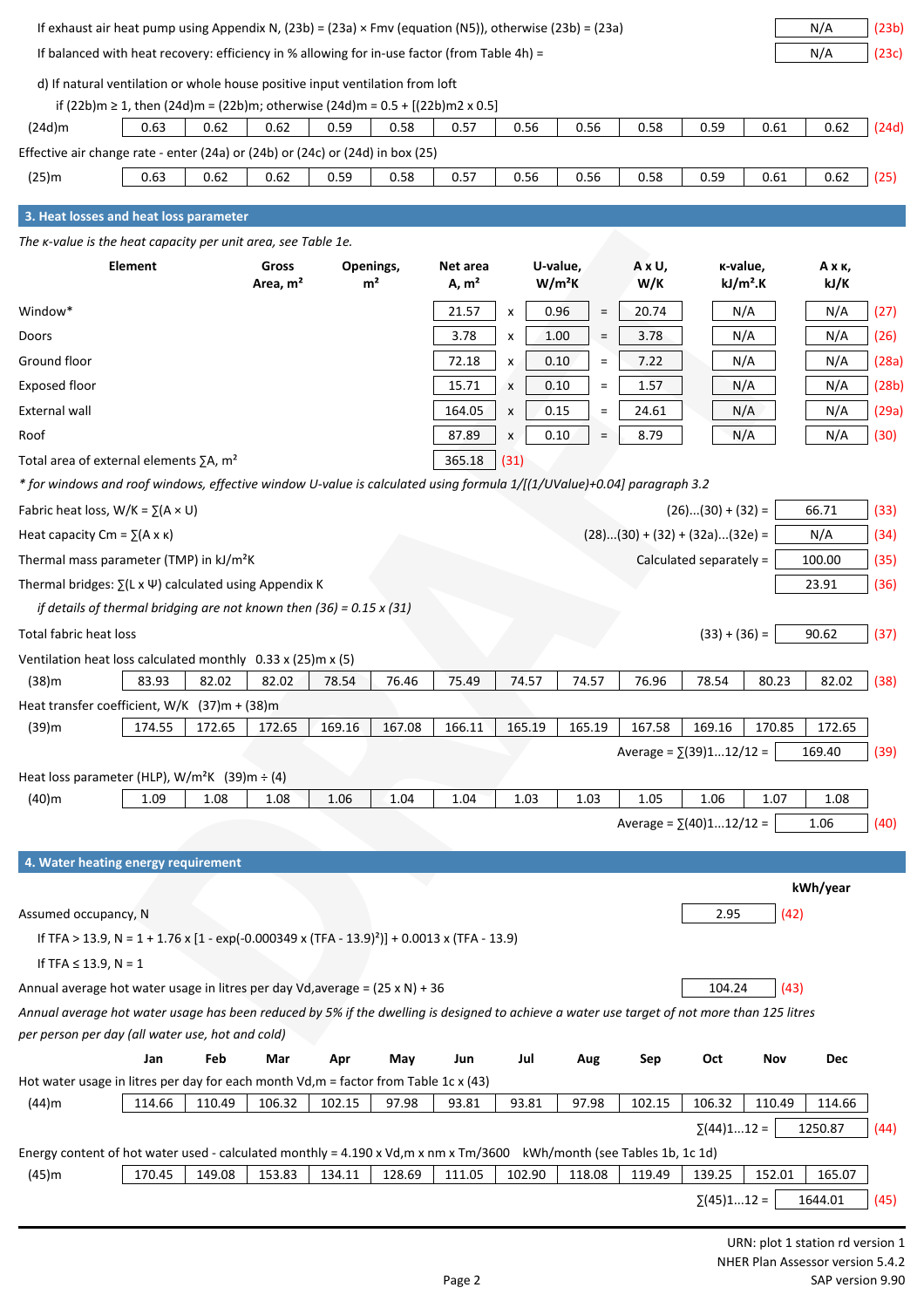If instantaneous water heating at point of use (no hot water storage), enter 0 in boxes (46) to (61)

*For community heating include distribution loss whether or not hot water tank is present*

| Distribution loss 0.15 x (45)m                                                                                                                                  |                                                                                                                  |           |           |           |           |           |           |           |           |                   |           |           |      |
|-----------------------------------------------------------------------------------------------------------------------------------------------------------------|------------------------------------------------------------------------------------------------------------------|-----------|-----------|-----------|-----------|-----------|-----------|-----------|-----------|-------------------|-----------|-----------|------|
| $(46)$ m                                                                                                                                                        | 25.57                                                                                                            | 22.36     | 23.07     | 20.12     | 19.30     | 16.66     | 15.44     | 17.71     | 17.92     | 20.89             | 22.80     | 24.76     | (46) |
| Water storage loss:                                                                                                                                             |                                                                                                                  |           |           |           |           |           |           |           |           |                   |           |           |      |
| Cylinder volume (litres) including any solar storage within same cylinder                                                                                       |                                                                                                                  |           |           |           |           |           |           |           | 0         | (50)              |           |           |      |
| Energy lost from water storage, $kWh/day$ (50) x (51) x (52) x (53)                                                                                             |                                                                                                                  |           |           |           |           |           |           |           | 0.00      | (54)              |           |           |      |
| Enter (49) or (54) in (55)                                                                                                                                      |                                                                                                                  |           |           |           |           |           |           |           | 0.00      | (55)              |           |           |      |
| Water storage loss calculated for each month = $(55)$ x $(41)$ m                                                                                                |                                                                                                                  |           |           |           |           |           |           |           |           |                   |           |           |      |
| $(56)$ m                                                                                                                                                        | 0.00                                                                                                             | 0.00      | 0.00      | 0.00      | 0.00      | 0.00      | 0.00      | 0.00      | 0.00      | 0.00              | 0.00      | 0.00      | (56) |
| If cylinder contains dedicated solar storage, = (56)m x [(50) - (H11)] ÷ (50), else = (56)m where (H11) is from Appendix H                                      |                                                                                                                  |           |           |           |           |           |           |           |           |                   |           |           |      |
| $(57)$ m                                                                                                                                                        | 0.00                                                                                                             | 0.00      | 0.00      | 0.00      | 0.00      | 0.00      | 0.00      | 0.00      | 0.00      | 0.00              | 0.00      | 0.00      | (57) |
| Primary circuit loss (annual) from Table 3                                                                                                                      |                                                                                                                  |           |           |           |           |           |           |           | 0.00      | (58)              |           |           |      |
| Primary circuit loss for each month (58) $\div$ 365 $\times$ (41)m                                                                                              |                                                                                                                  |           |           |           |           |           |           |           |           |                   |           |           |      |
| (modified by factor from Table H5 if there is solar water heating and a cylinder thermostat)                                                                    |                                                                                                                  |           |           |           |           |           |           |           |           |                   |           |           |      |
| (59)m                                                                                                                                                           | 0.00                                                                                                             | 0.00      | 0.00      | 0.00      | 0.00      | 0.00      | 0.00      | 0.00      | 0.00      | 0.00              | 0.00      | 0.00      | (59) |
| Combi loss for each month from Table 3a, 3b or 3c (enter '0' if not a combi boiler)                                                                             |                                                                                                                  |           |           |           |           |           |           |           |           |                   |           |           |      |
| $(61)$ m                                                                                                                                                        | 50.96                                                                                                            | 46.03     | 50.96     | 49.32     | 49.93     | 46.26     | 47.81     | 49.93     | 49.32     | 50.96             | 49.32     | 50.96     | (61) |
|                                                                                                                                                                 |                                                                                                                  |           |           |           |           |           |           |           |           |                   |           |           |      |
| Total heat required for water heating calculated for each month $0.85 \times (45)$ m + $(46)$ m + $(57)$ m + $(59)$ m + $(61)$ m<br>$(62)$ m                    | 221.41                                                                                                           | 195.10    | 204.79    | 183.43    | 178.62    | 157.31    | 150.71    | 168.01    | 168.81    | 190.21            | 201.32    | 216.03    | (62) |
|                                                                                                                                                                 |                                                                                                                  |           |           |           |           |           |           |           |           |                   |           |           |      |
| Solar DHW input calculated using Appendix H (negative quantity) ('0' entered if no solar contribution to water heating)                                         |                                                                                                                  |           |           |           |           |           |           |           |           |                   |           |           |      |
| $(63)$ m                                                                                                                                                        | 0.00                                                                                                             | 0.00      | 0.00      | 0.00      | 0.00      | 0.00      | 0.00      | 0.00      | 0.00      | 0.00              | 0.00      | 0.00      |      |
|                                                                                                                                                                 |                                                                                                                  |           |           |           |           |           |           |           |           | $\Sigma(63)112 =$ |           | 0.00      | (63) |
| Output from water heater for each month, kWh/month (62)m + (63)m                                                                                                |                                                                                                                  |           |           |           |           |           |           |           |           |                   |           |           |      |
| $(64)$ m                                                                                                                                                        | 221.41                                                                                                           | 195.10    | 204.79    | 183.43    | 178.62    | 157.31    | 150.71    | 168.01    | 168.81    | 190.21            | 201.32    | 216.03    |      |
|                                                                                                                                                                 |                                                                                                                  |           |           |           |           |           |           |           |           | $\Sigma(64)112 =$ |           | 2235.75   | (64) |
| if (64) $m < 0$ then set to 0                                                                                                                                   |                                                                                                                  |           |           |           |           |           |           |           |           |                   |           |           |      |
|                                                                                                                                                                 |                                                                                                                  |           |           |           |           |           |           |           |           |                   |           |           |      |
| Heat gains from water heating, kWh/month $0.25 \times [0.85 \times (45) \text{m} + (61) \text{m}] + 0.8 \times [(46) \text{m} + (57) \text{m} + (59) \text{m}]$ |                                                                                                                  |           |           |           |           |           |           |           |           |                   |           |           |      |
| (65)m                                                                                                                                                           | 69.41                                                                                                            | 61.07     | 63.89     | 56.92     | 55.27     | 48.49     | 46.17     | 51.74     | 52.06     | 59.04             | 62.87     | 67.63     | (65) |
|                                                                                                                                                                 | include (57)m in calculation of (65)m only if cylinder is in the dwelling or hot water is from community heating |           |           |           |           |           |           |           |           |                   |           |           |      |
|                                                                                                                                                                 |                                                                                                                  |           |           |           |           |           |           |           |           |                   |           |           |      |
| 5. Internal gains (see Table 5 and 5a)                                                                                                                          |                                                                                                                  |           |           |           |           |           |           |           |           |                   |           |           |      |
|                                                                                                                                                                 | Jan                                                                                                              | Feb       | Mar       | Apr       | May       | Jun       | Jul       | Aug       | Sep       | Oct               | Nov       | Dec       |      |
| Metabolic gains (Table 5), Watts                                                                                                                                |                                                                                                                  |           |           |           |           |           |           |           |           |                   |           |           |      |
| $(66)$ m                                                                                                                                                        | 176.94                                                                                                           | 176.94    | 176.94    | 176.94    | 176.94    | 176.94    | 176.94    | 176.94    | 176.94    | 176.94            | 176.94    | 176.94    | (66) |
| Lighting gains (calculated in Appendix L, equation L9 or L9a), also see Table 5                                                                                 |                                                                                                                  |           |           |           |           |           |           |           |           |                   |           |           |      |
| $(67)$ m                                                                                                                                                        | 79.87                                                                                                            | 70.94     | 57.69     | 43.68     | 32.65     | 27.56     | 29.78     | 38.71     | 51.96     | 65.98             | 77.01     | 82.09     | (67) |
| Appliances gains (calculated in Appendix L, equation L13 or L13a), also see Table 5                                                                             |                                                                                                                  |           |           |           |           |           |           |           |           |                   |           |           |      |
| $(68)$ m                                                                                                                                                        | 494.44                                                                                                           | 499.58    | 486.65    | 459.12    | 424.37    | 391.72    | 369.90    | 364.77    | 377.70    | 405.23            | 439.97    | 472.63    | (68) |
| Cooking gains (calculated in Appendix L, equation L15 or L15a), also see Table 5                                                                                |                                                                                                                  |           |           |           |           |           |           |           |           |                   |           |           |      |
| $(69)$ m                                                                                                                                                        | 55.64                                                                                                            | 55.64     | 55.64     | 55.64     | 55.64     | 55.64     | 55.64     | 55.64     | 55.64     | 55.64             | 55.64     | 55.64     | (69) |
| Pumps and fans gains (Table 5a)                                                                                                                                 |                                                                                                                  |           |           |           |           |           |           |           |           |                   |           |           |      |
| (70)m                                                                                                                                                           | 10.00                                                                                                            | 10.00     | 10.00     | 10.00     | 10.00     | 10.00     | 10.00     | 10.00     | 10.00     | 10.00             | 10.00     | 10.00     | (70) |
| Losses e.g. evaporation (negative values) (Table 5)                                                                                                             |                                                                                                                  |           |           |           |           |           |           |           |           |                   |           |           |      |
| $(71)$ m                                                                                                                                                        | $-117.96$                                                                                                        | $-117.96$ | $-117.96$ | $-117.96$ | $-117.96$ | $-117.96$ | $-117.96$ | $-117.96$ | $-117.96$ | $-117.96$         | $-117.96$ | $-117.96$ | (71) |
| Water heating gains (Table 5)                                                                                                                                   |                                                                                                                  |           |           |           |           |           |           |           |           |                   |           |           |      |
| (72)m                                                                                                                                                           | 93.30                                                                                                            | 90.88     | 85.87     | 79.06     | 74.29     | 67.35     | 62.05     | 69.55     | 72.30     | 79.36             | 87.32     | 90.89     | (72) |
| Total internal gains $(66)m + (67)m + (68)m + (69)m + (70)m + (71)m + (72)m$                                                                                    |                                                                                                                  |           |           |           |           |           |           |           |           |                   |           |           |      |
| (73)m                                                                                                                                                           | 792.24                                                                                                           | 786.02    | 754.83    | 706.48    | 655.94    | 611.25    | 586.36    | 597.66    | 626.59    | 675.19            | 728.92    | 770.24    | (73) |
|                                                                                                                                                                 |                                                                                                                  |           |           |           |           |           |           |           |           |                   |           |           |      |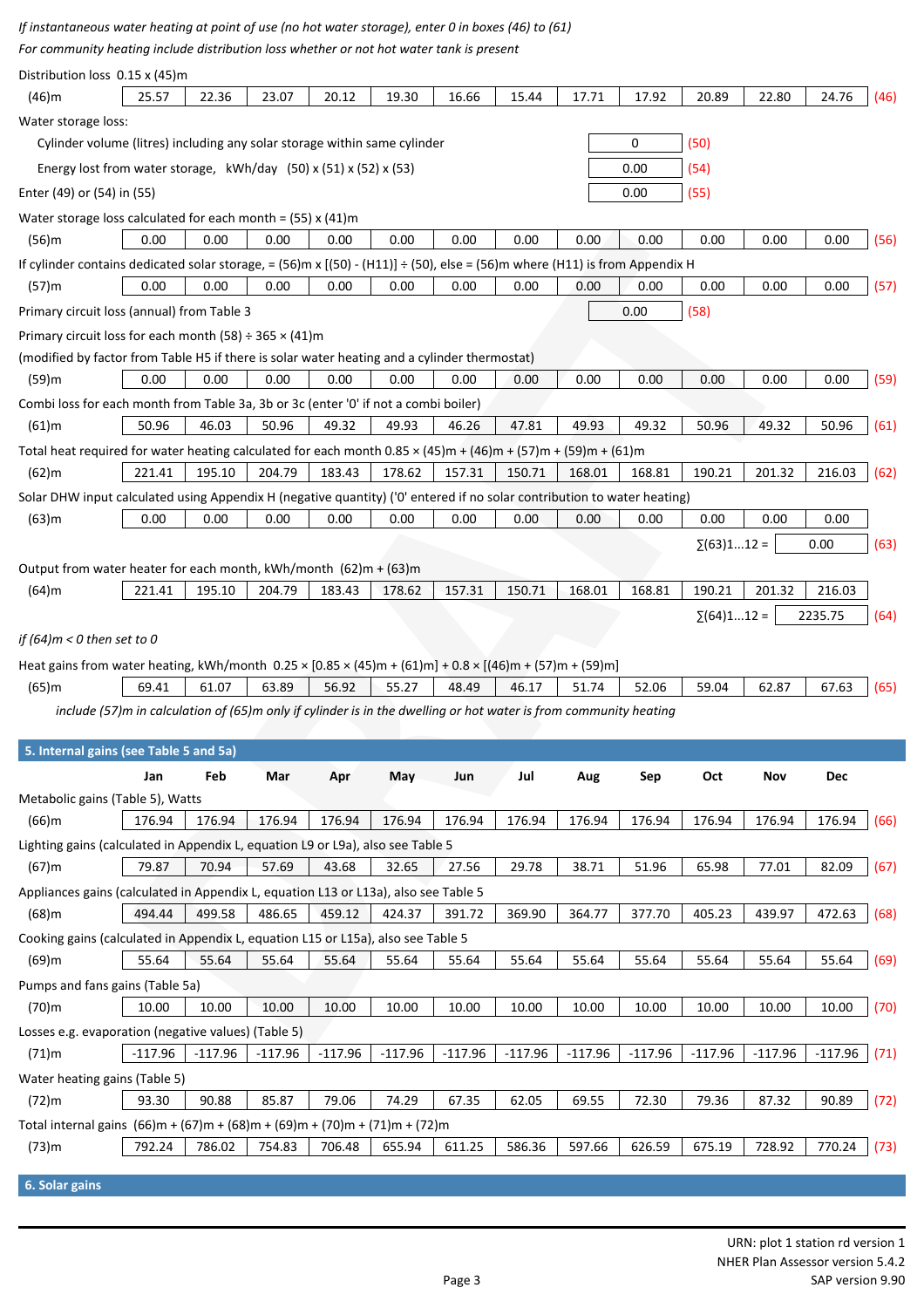Solar gains are calculated using solar flux from Table 6a and associated equations to convert to the applicable orientation. Rows (74) to (82) are used 12 times, one for each month, repeating as needed if there is more than one window type. *Details for month of January and annual totals are shown below:*

| Details for month of sundary and annual totals are shown below.                                                                                               |         | <b>Access factor</b><br>Table 6d |         | Area m <sup>2</sup> |                | Solar flux W/m <sup>2</sup> |         | g Specific data<br>or Table 6b                      |         | FF Specific data<br>or Table 6c |            | Gains (W)  |      |
|---------------------------------------------------------------------------------------------------------------------------------------------------------------|---------|----------------------------------|---------|---------------------|----------------|-----------------------------|---------|-----------------------------------------------------|---------|---------------------------------|------------|------------|------|
| East                                                                                                                                                          |         | 0.77                             | x       | 7.93                | $\pmb{\times}$ | 19.87                       | X       | 0.63                                                | X       | 1.00                            | $\equiv$   | 76.42      | (76) |
| South                                                                                                                                                         |         | 0.77                             | x       | 1.19                | x              | 47.32                       | x       | 0.63                                                | X       | 1.00                            | $\equiv$   | 27.38      | (78) |
| North                                                                                                                                                         |         | 0.77                             | x       | 1.19                | X              | 10.73                       | x       | 0.63                                                | X       | 1.00                            | $\equiv$   | 6.21       | (74) |
| West                                                                                                                                                          |         | 0.77                             | X       | 11.26               | X              | 19.87                       | x       | 0.63                                                | X       | 1.00                            | $\equiv$   | 108.57     | (80) |
| Solar gains in watts, calculated for each month $\Sigma(74)$ m(82)m                                                                                           |         |                                  |         |                     |                |                             |         |                                                     |         |                                 |            |            |      |
| $(83)$ m                                                                                                                                                      | 218.57  | 414.98                           | 646.87  | 943.31              | 1141.60        | 1191.92                     | 1156.28 | 1008.27                                             | 766.76  | 500.35                          | 270.07     | 181.42     | (83) |
| Total gains - internal and solar $(73)m + (83)m$                                                                                                              |         |                                  |         |                     |                |                             |         |                                                     |         |                                 |            |            |      |
| (84)m                                                                                                                                                         | 1010.80 | 1201.01                          | 1401.71 | 1649.79             | 1797.54        | 1803.17                     | 1742.64 | 1605.93                                             | 1393.35 | 1175.53                         | 998.99     | 951.66     | (84) |
| 7. Mean internal temperature (heating season)                                                                                                                 |         |                                  |         |                     |                |                             |         |                                                     |         |                                 |            |            |      |
| Temperature during heating periods in the living area from Table 9, Th1(°C)                                                                                   |         |                                  |         |                     |                |                             |         |                                                     |         |                                 |            | 21.00      | (85) |
|                                                                                                                                                               | Jan     | Feb                              | Mar     | Apr                 | May            | Jun                         | Jul     | Aug                                                 | Sep     | Oct                             | Nov        | <b>Dec</b> |      |
| Utilisation factor for gains for living area, n1,m (see Table 9a)                                                                                             |         |                                  |         |                     |                |                             |         |                                                     |         |                                 |            |            |      |
| $(86)$ m                                                                                                                                                      | 0.96    | 0.94                             | 0.89    | 0.81                | 0.68           | 0.53                        | 0.37    | 0.40                                                | 0.65    | 0.85                            | 0.94       | 0.96       | (86) |
| Mean internal temp of living area T1 (steps 3 to 7 in Table 9c)                                                                                               |         |                                  |         |                     |                |                             |         |                                                     |         |                                 |            |            |      |
| $(87)$ m                                                                                                                                                      | 18.82   | 19.13                            | 19.63   | 20.15               | 20.61          | 20.87                       | 20.96   | 20.96                                               | 20.75   | 20.17                           | 19.34      | 18.87      | (87) |
| Temperature during heating periods in the living area from Table 9, Th2(°C)                                                                                   |         |                                  |         |                     |                |                             |         |                                                     |         |                                 |            |            |      |
| (88)m                                                                                                                                                         | 20.01   | 20.02                            | 20.02   | 20.04               | 20.05          | 20.05                       | 20.06   | 20.06                                               | 20.05   | 20.04                           | 20.03      | 20.02      | (88) |
| Utilisation factor for gains for rest of dwelling n2,m (see Table 9a)                                                                                         |         |                                  |         |                     |                |                             |         |                                                     |         |                                 |            |            |      |
| (89)m                                                                                                                                                         | 0.95    | 0.93                             | 0.88    | 0.79                | 0.64           | 0.46                        | 0.29    | 0.32                                                | 0.59    | 0.83                            | 0.94       | 0.96       | (89) |
| Mean internal temperature in the rest of dwelling T2 (follow steps 3 to 7 in Table 9c)                                                                        |         |                                  |         |                     |                |                             |         |                                                     |         |                                 |            |            |      |
| (90)m                                                                                                                                                         | 17.10   | 17.55                            | 18.26   | 18.99               | 19.62          | 19.93                       | 20.04   | 20.03                                               | 19.80   | 19.04                           | 17.86      | 17.17      | (90) |
| Living area fraction                                                                                                                                          |         |                                  |         |                     |                |                             |         | fLA                                                 | 16.63   | $\div(4) =$                     |            | 0.10       | (91) |
| Mean internal temperature for the whole dwelling fLA x T1 +(1 - fLA) x T2                                                                                     |         |                                  |         |                     |                |                             |         |                                                     |         |                                 |            |            |      |
| $(92)$ m                                                                                                                                                      | 17.28   | 17.71                            | 18.40   | 19.11               | 19.73          | 20.03                       | 20.13   | 20.13                                               | 19.90   | 19.16                           | 18.01      | 17.35      | (92) |
| Apply adjustment to the mean internal temperature from Table 4e, where appropriate                                                                            |         |                                  |         |                     |                |                             |         |                                                     |         |                                 |            |            |      |
| $(93)$ m                                                                                                                                                      | 17.13   | 17.56                            | 18.25   | 18.96               | 19.58          | 19.88                       | 19.98   | 19.98                                               | 19.75   | 19.01                           | 17.86      | 17.20      | (93) |
| 8. Space heating requirement                                                                                                                                  |         |                                  |         |                     |                |                             |         |                                                     |         |                                 |            |            |      |
|                                                                                                                                                               | Jan     | Feb                              | Mar     | Apr                 | May            | Jun                         | Jul     | Aug                                                 | Sep     | Oct                             | Nov        | <b>Dec</b> |      |
| Set Ti to the mean internal temperature obtained at step 11 of Table 9b, so that tim = (93)m and recalculate the utilisation factor for gains using Table 9a) |         |                                  |         |                     |                |                             |         |                                                     |         |                                 |            |            |      |
| Utilisation factor for gains, am                                                                                                                              |         |                                  |         |                     |                |                             |         |                                                     |         |                                 |            |            |      |
| $(94)$ m                                                                                                                                                      | 0.93    | 0.90                             | 0.84    | 0.75                | 0.61           | 0.45                        | 0.29    | 0.31                                                | 0.57    | 0.79                            | 0.91       | 0.93       | (94) |
| Useful gains, $\mathbb{Z}$ mGm, W = (94)m x (84)m                                                                                                             |         |                                  |         |                     |                |                             |         |                                                     |         |                                 |            |            |      |
| $(95)$ m                                                                                                                                                      | 940.11  | 1079.92                          | 1179.51 | 1240.27             | 1101.37        | 812.16                      | 497.63  | 494.37                                              | 790.98  | 930.16                          | 904.85     | 889.16     | (95) |
| Monthly average external temperature from Table 8                                                                                                             |         |                                  |         |                     |                |                             |         |                                                     |         |                                 |            |            |      |
| $(96)$ m                                                                                                                                                      | 4.50    | 5.00                             | 6.80    | 8.70                | 11.70          | 14.60                       | 16.90   | 16.90                                               | 14.30   | 10.80                           | 7.00       | 4.90       | (96) |
| Heat loss rate for mean internal temperature, Lm, W                                                                                                           |         |                                  |         |                     |                |                             |         |                                                     |         |                                 |            |            |      |
| $(97)$ m                                                                                                                                                      | 2204.86 | 2168.37                          | 1976.51 | 1735.42             | 1315.91        | 876.91                      | 509.33  | 508.52                                              | 913.87  | 1388.61                         | 1855.28    | 2123.39    | (97) |
| Space heating requirement for each month, kWh/month = $0.024 \times [(97)m - (95)m] \times (41)m$                                                             |         |                                  |         |                     |                |                             |         |                                                     |         |                                 |            |            |      |
| (98)m                                                                                                                                                         | 940.97  | 731.44                           | 592.97  | 356.51              | 159.61         | 0.00                        | 0.00    | 0.00                                                | 0.00    | 341.09                          | 684.31     | 918.26     |      |
|                                                                                                                                                               |         |                                  |         |                     |                |                             |         | Total per year (kWh/year) = $\Sigma$ (98)15, 1012 = |         |                                 |            | 4725.17    | (98) |
| Space heating requirement in kWh/m <sup>2</sup> /year                                                                                                         |         |                                  |         |                     |                |                             |         |                                                     |         |                                 | (98) ÷ (4) | 29.52      | (99) |
| 9a. Energy Requirements - Individual heating systems including micro-CHP                                                                                      |         |                                  |         |                     |                |                             |         |                                                     |         |                                 |            |            |      |
| Space heating:                                                                                                                                                |         |                                  |         |                     |                |                             |         |                                                     |         |                                 |            |            |      |
| Fraction of space heating from secondary/supplementary system (Table 11)                                                                                      |         |                                  |         |                     |                |                             |         |                                                     | 0.10    | (201)                           |            |            |      |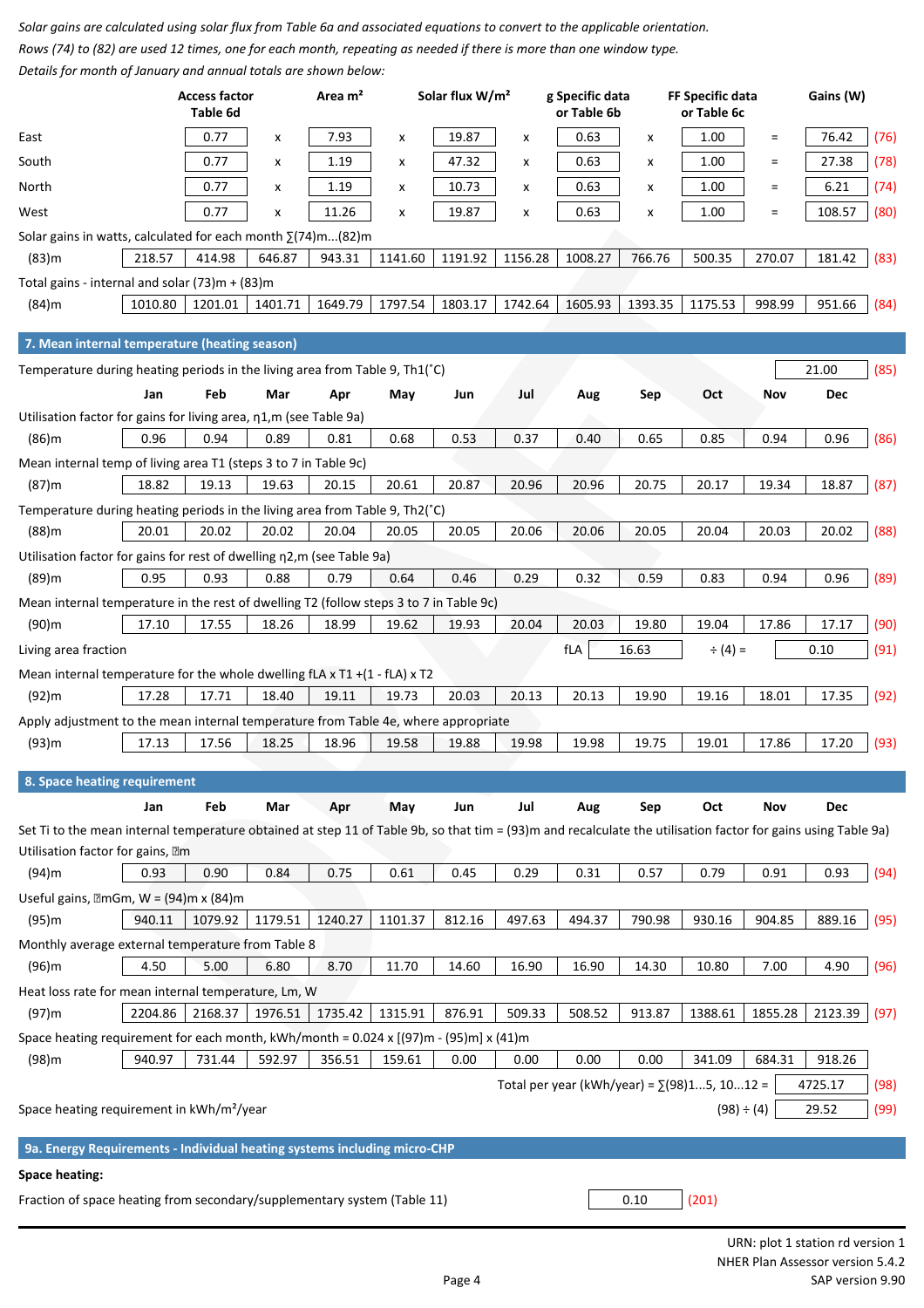| Fraction of space heating from main system(s) $1 - (201)$                                                                              |        |        |        |        |        |               |        |        | 0.90                            | (202)                                                |        |                  |                  |
|----------------------------------------------------------------------------------------------------------------------------------------|--------|--------|--------|--------|--------|---------------|--------|--------|---------------------------------|------------------------------------------------------|--------|------------------|------------------|
| Fraction of main heating from main system 2                                                                                            |        |        |        |        |        |               |        |        | 0.00                            | (203)                                                |        |                  |                  |
| Fraction of total space heat from main system 1 (202) x [1 - (203)]                                                                    |        |        |        |        |        |               |        |        | 0.90                            | (204)                                                |        |                  |                  |
| Fraction of total space heat from main system 2 (202) x (203)                                                                          |        |        |        |        |        |               | 0.00   | (205)  |                                 |                                                      |        |                  |                  |
| Efficiency of main space heating system 1 (%)                                                                                          |        |        |        |        |        |               |        |        | 89.90                           | (206)                                                |        |                  |                  |
| (from database or Table 4a/4b, adjusted where appropriate by the amount shown in the 'space efficiency adjustment' column of Table 4c) |        |        |        |        |        |               |        |        |                                 |                                                      |        |                  |                  |
| Efficiency of secondary/supplementary heating system, from Table 4a or Appendix E (%)                                                  |        |        |        |        |        |               |        |        | 75.00                           | (208)                                                |        |                  |                  |
|                                                                                                                                        | Jan    | Feb    | Mar    | Apr    | May    | Jun           | Jul    | Aug    | Sep                             | Oct                                                  | Nov    | <b>Dec</b>       |                  |
| Space heating requirement, kWh/month (as calculated above)                                                                             |        |        |        |        |        |               |        |        |                                 |                                                      |        |                  |                  |
| (98)m                                                                                                                                  | 940.97 | 731.44 | 592.97 | 356.51 | 159.61 | 0.00          | 0.00   | 0.00   | 0.00                            | 341.09                                               | 684.31 | 918.26           |                  |
| Space heating fuel (main heating system 1), kWh/month = $(98)$ m x $(204)$ x 100 ÷ $(206)$                                             |        |        |        |        |        |               |        |        |                                 |                                                      |        |                  |                  |
| (211)m                                                                                                                                 | 942.02 | 732.25 | 593.63 | 356.91 | 159.79 | 0.00          | 0.00   | 0.00   | 0.00                            | 341.47                                               | 685.07 | 919.28           |                  |
|                                                                                                                                        |        |        |        |        |        |               |        |        |                                 | Total per year (kWh/year) = $\Sigma$ (211)15, 1012 = |        | 4730.42          | (211)            |
| Space heating fuel (secondary), kWh/month = $(98)$ m x $(201)$ x $100 \div (208)$                                                      |        |        |        |        |        |               |        |        |                                 |                                                      |        |                  |                  |
| (215)m                                                                                                                                 | 125.46 | 97.53  | 79.06  | 47.54  | 21.28  | 0.00          | 0.00   | 0.00   | 0.00                            | 45.48                                                | 91.24  | 122.43           |                  |
|                                                                                                                                        |        |        |        |        |        |               |        |        |                                 | Total per year (kWh/year) = $\Sigma$ (215)15, 1012 = |        | 630.02           | (215)            |
| <b>Water heating:</b>                                                                                                                  |        |        |        |        |        |               |        |        |                                 |                                                      |        |                  |                  |
| Output from water heater, kWh/month (calculated above)                                                                                 |        |        |        |        |        |               |        |        |                                 |                                                      |        |                  |                  |
| $(64)$ m                                                                                                                               | 221.41 | 195.10 | 204.79 | 183.43 | 178.62 | 157.31        | 150.71 | 168.01 | 168.81                          | 190.21                                               | 201.32 | 216.03           |                  |
|                                                                                                                                        |        |        |        |        |        |               |        |        |                                 | $\Sigma(64)112 =$                                    |        | 2235.75          | (64)             |
|                                                                                                                                        |        |        |        |        |        |               |        |        |                                 |                                                      |        |                  |                  |
| Efficiency of water heater per month<br>(217)m                                                                                         | 87.60  | 87.37  | 86.85  | 85.94  | 84.01  | 79.80         | 79.80  | 79.80  | 79.80                           | 85.75                                                | 87.18  | 87.60            |                  |
| Fuel for water heating, kWh/month = $(64)$ m x 100 ÷ $(217)$ m                                                                         |        |        |        |        |        |               |        |        |                                 |                                                      |        |                  |                  |
| $(219)$ m                                                                                                                              | 252.74 | 223.30 | 235.79 | 213.43 | 212.62 | 197.13        | 188.86 | 210.54 | 211.54                          | 221.83                                               | 230.92 | 246.60           |                  |
|                                                                                                                                        |        |        |        |        |        |               |        |        |                                 | Total per year (kWh/year) = $\Sigma$ (219)112 =      |        | 2645.31          | (219)            |
|                                                                                                                                        |        |        |        |        |        |               |        |        |                                 |                                                      |        |                  |                  |
|                                                                                                                                        |        |        |        |        |        |               |        |        |                                 |                                                      |        |                  |                  |
| <b>Annual Totals Summary:</b>                                                                                                          |        |        |        |        |        |               |        |        |                                 | kWh/year                                             |        | kWh/year         |                  |
| Space heating fuel used, main system 1                                                                                                 |        |        |        |        |        |               |        |        |                                 |                                                      |        | 4730.42          | (211)            |
| Space heating fuel used, secondary                                                                                                     |        |        |        |        |        |               |        |        |                                 |                                                      |        | 630.02           | (215)            |
| Water heating fuel used                                                                                                                |        |        |        |        |        |               |        |        |                                 |                                                      |        | 2645.31          | (219)            |
| Electricity for pumps, fans and electric keep-hot (Table 4f):                                                                          |        |        |        |        |        |               |        |        |                                 |                                                      |        |                  |                  |
| mechanical ventilation fans - balanced, extract or positive input from outside                                                         |        |        |        |        |        |               |        |        |                                 | 0.00                                                 |        |                  | (230a)           |
| warm air heating system fans                                                                                                           |        |        |        |        |        |               |        |        |                                 | 0.00                                                 |        |                  | (230b)           |
| central heating pump                                                                                                                   |        |        |        |        |        |               |        |        |                                 | 130.00                                               |        |                  | (230c)           |
| oil boiler pump                                                                                                                        |        |        |        |        |        |               |        |        |                                 | 0.00                                                 |        |                  | (230d)           |
| boiler flue fan<br>maintaining electric keep-hot facility for gas combi boiler                                                         |        |        |        |        |        |               |        |        |                                 | 45.00                                                |        |                  | (230e)           |
| pump for solar water heating                                                                                                           |        |        |        |        |        |               |        |        |                                 | 0.00<br>0.00                                         |        |                  | (230f)<br>(230g) |
| Total electricity for the above                                                                                                        |        |        |        |        |        |               |        |        |                                 | $\Sigma(230a)(230g)$                                 |        | 175.00           | (231)            |
|                                                                                                                                        |        |        |        |        |        |               |        |        |                                 |                                                      |        |                  |                  |
| Electricity for lighting (calculated in Appendix L):                                                                                   |        |        |        |        |        |               |        |        |                                 |                                                      |        | 564.23           | (232)            |
| 10a. Fuel costs - Individual heating systems including micro-CHP                                                                       |        |        |        |        |        |               |        |        |                                 |                                                      |        |                  |                  |
|                                                                                                                                        |        |        |        |        |        | Fuel kWh/year |        |        | <b>Fuel price</b><br>(Table 12) |                                                      |        | Fuel cost £/year |                  |
| Space heating - main system 1                                                                                                          |        |        |        |        |        | 4730.42       | x      |        | 3.10                            | $x 0.01 =$                                           |        | 146.64           | (240)            |
| Space heating - secondary                                                                                                              |        |        |        |        |        | 630.02        | x      |        | 3.42                            | $x 0.01 =$                                           |        | 21.55            | (242)            |

Pumps, fans and electric keep-hot 175.00 x 11.46 x 0.01 = 20.06 (249) Energy for lighting  $564.23 \times 11.46 \times 0.01 = 64.66$  (250)

Water heating cost (other fuel)  $2645.31 \t x \t 3.10 \t x 0.01 = \t 82.00 \t (247)$